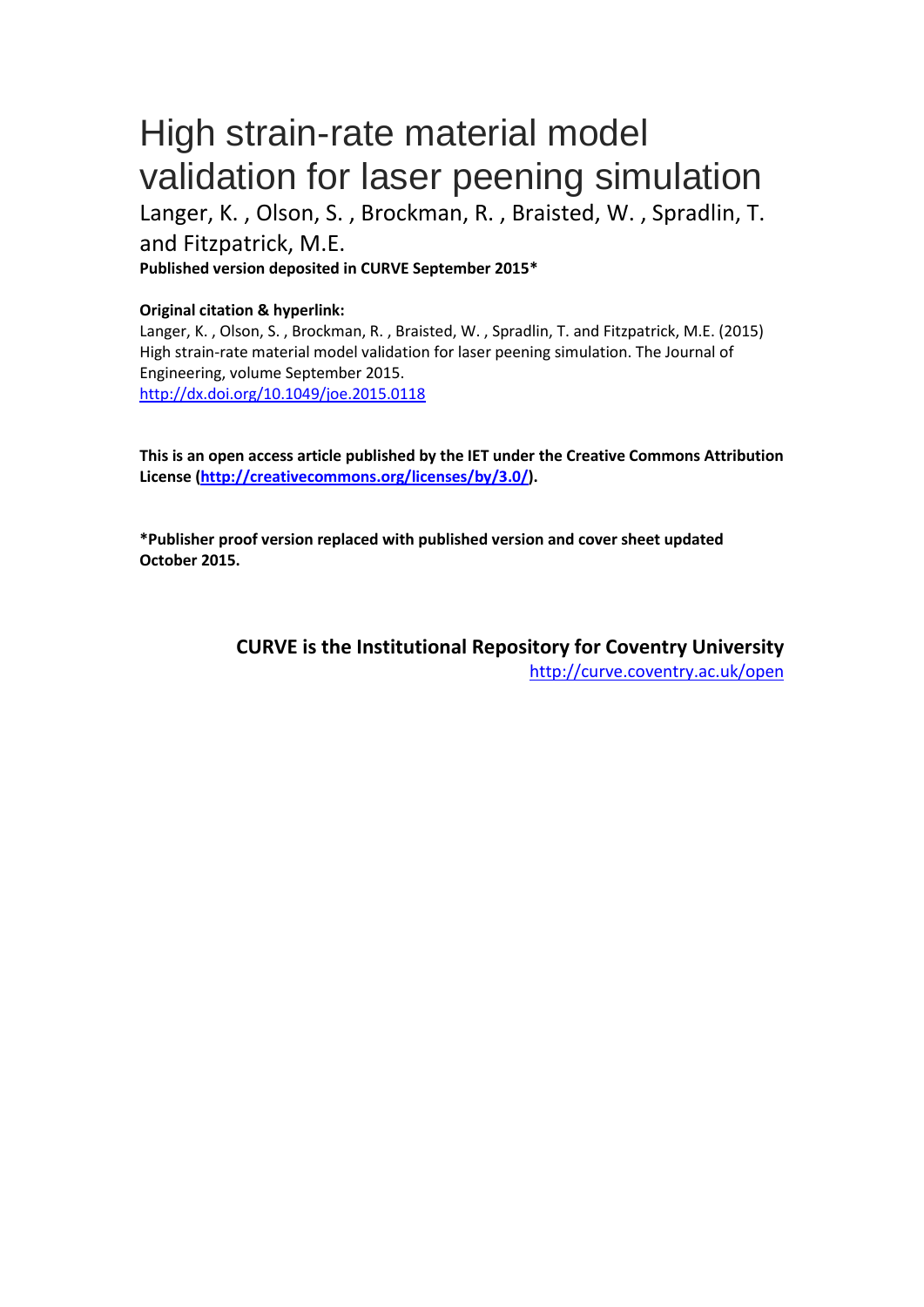# High Strain-Rate Material Model Validation for Laser Peening Simulation

Kristina Langer<sup>1</sup>, Steven Olson<sup>2</sup>, Robert Brockman<sup>2</sup>, William Braisted<sup>2</sup>, Thomas Spradlin<sup>1</sup>, Michael E. Fitzpatrick<sup>3</sup>

<sup>1</sup> Air Force Research Laboratory, AFRL/RQVS, Wright-Patterson Air Force Base, OH 45433, US <sup>2</sup> University of Dayton Research Laboratory, 300 College Park, Dayton, OH 45469, US <sup>3</sup> Faculty of Engineering and Computing, Coventry University, Priory Street, Coventry CV1 5FB, UK E-mail: [michael.](mailto:)fi[tzpatrick@coventry.ac.uk](mailto:)

Published in The Journal of Engineering; Received on 1st July 2015; Accepted on 6th July 2015

Abstract: Finite element modeling can be a powerful tool for predicting residual stresses induced by laser peening; however the sign and magnitude of the stress predictions depend strongly on how the material model captures the high strain rate response. Although a Johnson-Cook formulation is often employed, its suitability for modeling phenomena at very high strain rates has not been rigorously evaluated. In this paper, we address the effectiveness of the Johnson-Cook model, with parameters developed from lower strain rate material data  $(\sim 10^3 \text{ s}^{-1})$ , to capture the higher strain rate response ( $\sim 10^5$ – $10^6 \text{ s}^{-1}$ ) encountered during the laser peening process. Published Johnson-Cook parameters extracted from split Hopkinson bar testing were used to predict the shock response of aluminum samples during high-impact flyer plate tests. Additional quasi-static and split Hopkinson bar tests were also conducted to study the model response in the lower strain rate regime. The overall objective of the research was to ascertain whether a material model based on conventional test data (quasi-static compression testing and split Hopkinson bar measurements) can credibly be used in FE simulations to predict laser peen-induced stresses.

#### 1 Introduction

Laser peening (LP) has emerged as a viable and effective surface treatment by which to introduce beneficial compressive stresses into the near surface regions of metallic components. Depending upon the selected peening parameters and application technique, the induced compression can serve to forestall fatigue crack initiation, mitigate fatigue crack growth, or protect against fretting fatigue and stress corrosion cracking [\[1,](#page-7-0) [2\]](#page-7-0). In aircraft applications, laser peening has resulted in airframe fatigue life extension greater than 400% in specific components  $[3, 4]$  $[3, 4]$  $[3, 4]$  $[3, 4]$  and has enabled engine blade cost savings surpassing one hundred million US dollars [\[5\]](#page-8-0).

Currently, development of laser peening solutions for specific applications is highly empirical. Most targeted solution strategies employ destructive techniques for measurement of the LP residual stresses or strains in simple test samples or coupons, which are then used to calculate an LP solution for the actual part of interest (see for example, [\[6](#page-8-0)]). While this can be an effective approach for simple geometries that do not differ significantly from the coupons, it does not easily accommodate optimization of LP parameters, nor can it provide detailed distribution of the potentially detrimental compensatory tensile residual stresses. Integrating LP into the part design process – for instance, altering the geometry as a result of peening – is also extremely challenging using empirical methods.

To overcome these design and analysis challenges, physics-based computational models have been developed [[7](#page-8-0)–[15\]](#page-8-0). In this approach, finite element (FE) analysis is used to simulate the LP process and resolve the induced plasticity and residual stresses. The FE models are advantageous in that they can be used to parameterize the LP treatment to achieve an optimized design [[10\]](#page-8-0) according to usage constraints. The FE approach also allows for virtual design changes as requirements evolve.

Residual stress predictions from FE modeling depend upon the assumptions used to model the underlying physics, primarily the generation of the laser shock pulse resulting from the laser-matter interaction and the subsequent shock wave motion and material response. While the impact shock can be accurately modeled as a short-duration, high-amplitude mechanical impact, predicting the response of the material to shock wave propagation requires knowledge of the material's strain rate dependence, which is typically not measured during standard material characterization.

In this paper, we address the suitability of using a Johnson-Cook (JC) formulation based on lower strain rate material data ( $\sim$ 10<sup>3</sup> s<sup>-1</sup>) to capture the higher strain rate response  $({\sim}10^5-10^6 \text{ s}^{-1})$  encountered during the LP process. Published JC parameters extracted from split-Hopkinson-bar testing were used to predict the shock response of aluminum samples during high-impact flyer plate tests. Additional quasi-static and split-Hopkinson-bar tests were also conducted to study the model response in the lower strain rate regime. The overall objective of the research was to ascertain whether a material model based on conventional test data (quasi-static compression testing and split-Hopkinson-bar measurements) can credibly be used in FE simulations to predict LP-induced stresses.

# 2 Background

Laser peening is a mechanical surface treatment that uses a highpressure laser-induced plasma to impart a shock wave into a metallic component. Typical commercial applications employ a short wavelength (∼1 μm) Nd-glass or YAG laser with a short pulse duration (~10–100 ns), high power intensity (~1–10 GW/cm<sup>2</sup>), and high repetition rate  $(5-10 \text{ Hz})$  [\[16](#page-8-0)]. An ablative medium, such as a black or aluminum tape, is often placed on the component surface prior to peening to boost the plasma formation. A confining medium, such as water, then covers the tape (or the bare metal) to constrain the plasma and increase the impact of the resulting pressure pulse. Good reviews of the LP process can be found in [[16\]](#page-8-0) and [\[17\]](#page-8-0).

The magnitude of the shock pressure on the component surface depends upon the selected laser parameters, but in most cases is on the order of 1-5 GPa with a duration 2–6 times longer than the laser pulse [[1](#page-7-0)]. At these levels of impact, the resulting shock wave can induce strain rates in the components as high as  $10^5$ - $10^6$  s<sup>-1</sup>, which can significantly affect the yielding response [\[18](#page-8-0)] and hence the formation of residual stresses.

In order to accurately capture these effects in a finite element (FE) simulation, the material model must include strain-ratedependent yielding, and ideally, should extend from the static or quasi-static case ( $\sim 10^{-6}$  s<sup>-1</sup>) through several orders of magnitude to LP-relevant rates ( $\sim 10^{5} - 10^{6}$  s<sup>-1</sup>). If the strain rate dependence is excluded from the LP simulations, the predicted residual stress fields are generally more compressive in the near-surface regions, as illustrated in the simple example shown in Figure [1.](#page-2-0) The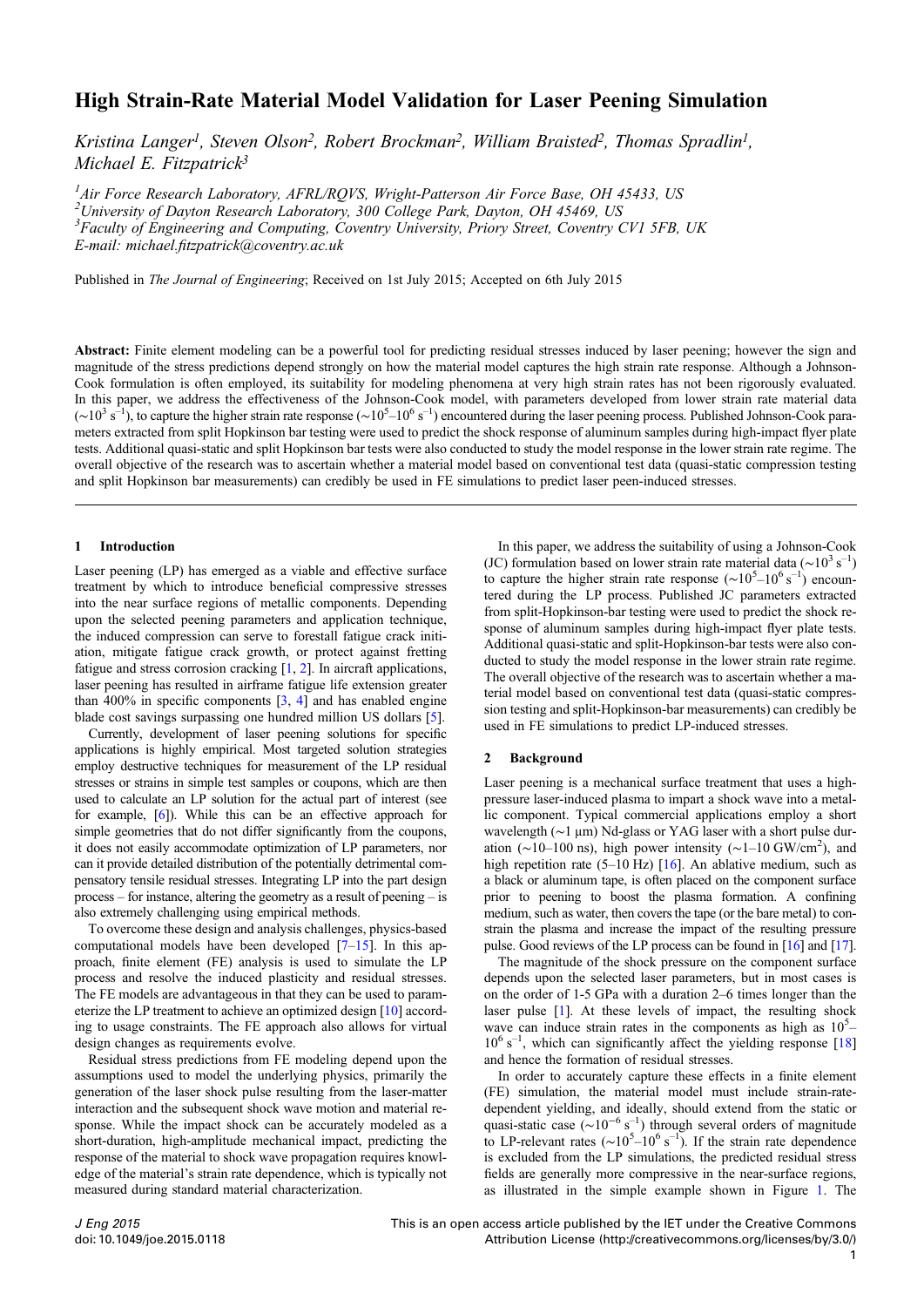<span id="page-2-0"></span>

Fig. 1 Effects of strain rate on predicted residual stress profiles from LP simulation

predicted residual stress through the thickness of an aluminum plate peened using a single square spot is shown with and without assumed strain rate dependence. As can be seen, when the strain rate is neglected from the material model, the predicted residual stresses near the surface are significantly more compressive than with the strain rate effects taken into account, on the order of about 30–40% greater. This occurs because at these shock pressures, the yield stress increases with strain rate, thereby limiting the plastic deformation and constraining the residual stress.

Although various high strain rate formulations have been proposed, such as those of Bodner [\[19](#page-8-0)], Miller [\[20](#page-8-0)], Bammann et al. [\[21](#page-8-0)], and Zerilli and Armstrong [\[22\]](#page-8-0), the most commonly used for LP aerospace applications is the Johnson-Cook model [\[23](#page-8-0)], largely owing to its availability in commercial FE packages. The Johnson-Cook (JC) model was developed in the 1980s as a means to capture the material response during impact and ballistic events. As shown in Equation (1), flow stress  $\bar{\sigma}$ , is defined as a function of strain hardening and strain rate. (An optional temperature-dependent term is omitted here as earlier studies have demonstrated that thermal effects resulting from the LP process

Al2024-T351 Johnson-Cook Model

are negligible [\[24\]](#page-8-0)).

$$
\bar{\sigma} = \left[A + B(\bar{\varepsilon}^p)^n\right] \left[1 + C \ln(\bar{\varepsilon}^p/\dot{\varepsilon}_0)\right] \tag{1}
$$

Here,  $\bar{\epsilon}^p$  is the effective plastic strain;  $\dot{\bar{\epsilon}}^p$  is the effective plastic strain rate;  $\dot{\epsilon}_0$  is a reference plastic strain rate (typically taken to be 1.0 s<sup>-1</sup>); *n* is the work hardening exponent; *A* is the quasi-static yield strength at room temperature, and  $B$  and  $C$  are empiricallyderived material constants capturing the hardening and strain rate sensitivities, respectively.

Johnson-Cook plots for two common aerospace alloys, Al 2024-T351 and Ti-6Al-4V, are shown in Figure 2. For the aluminum, the strain-rate dependence is fairly moderate. The flow stress increases by about 26% for a strain rate of  $10^6$  s<sup>-1</sup> as compared to a strain rate of  $10^{-6}$  s<sup>-1</sup>. Although not a large difference, on the order of 100 MPa (15 ksi, approximately), the predicted LP residual stresses can vary significantly if these effects are neglected. The titanium alloy shows a much stronger dependence on strain rate, with an increase of 50% between the quasi-static flow stress and those likely to be experienced during an LP shock event.

The empirical parameters A, B, C, and  $n$  in Equation 1 are typically determined using curve fitting techniques with data derived from quasi-static and split Hopkinson bar (SHB) testing [\[23](#page-8-0)]. With both test techniques (discussed in more detail in the following section), the nominal stress-strain and strain rate responses are measured during testing, then fit to the JC framework to evaluate the parameters. Lesuer [\[25](#page-8-0)] conducted a series of SHB testing (both compressive and tensile) to evaluate the effectiveness of the JC formulation for use in simulating aircraft engine containment and impacts to aircraft structure from uncontained engine debris. He evaluated the response of Ti-6Al-4V specimens at strain rates of 4500 s<sup>-1</sup> (compression) and 5200 s<sup>-1</sup> (tension), and Al 2024-T3 specimens at 4000 (compression)  $s^{-1}$  and 8000 (tension)  $s^{-1}$ , with two repetitions per test case. New values for the parameters A, B, and  $n$  were calculated using the SHB data, while published data was used to calculate C. For the titanium alloy, the results indicate that the JC model with the new parameters was accurate to about  $10^3$  s<sup>-1</sup>. Above this strain rate, the flow stress was found to increase sharply with strain rate owing to a change in the deformation mechanics. For the aluminum alloy, on the other hand, good correlation between the predicted and measured flow stress was found



Ti-6Al-4V Johnson-Cook Model

Fig. 2 Johnson-Cook plots of yield stress as a function of strain rate for Al2024-T351 and Ti-6Al-4V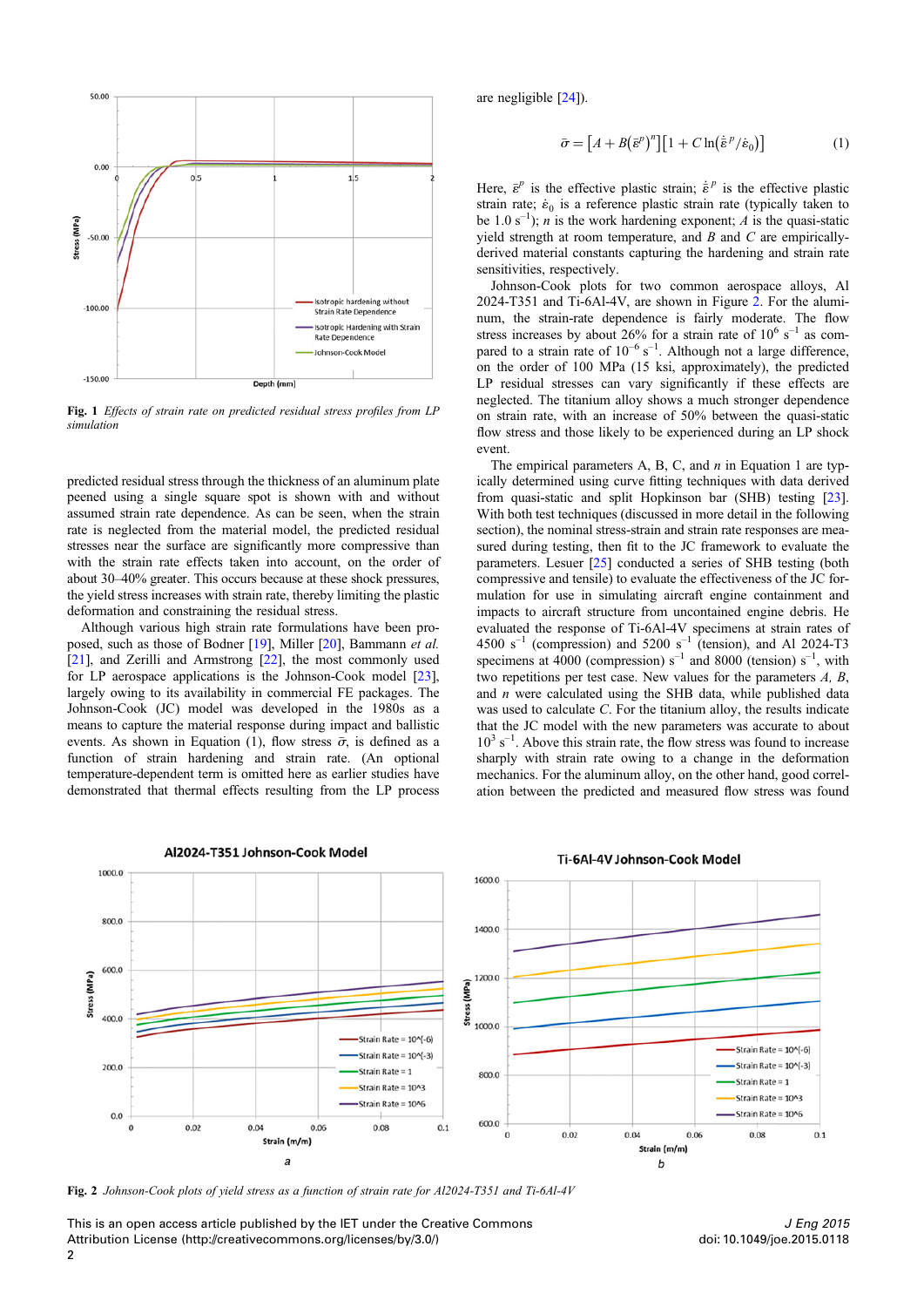<span id="page-3-0"></span>Table 1 Johnson-Cook coefficients [\[25](#page-8-0)]

| Material    | $A$ , MPa | $B$ , MPa | C      | n    |
|-------------|-----------|-----------|--------|------|
| Al2024-T351 | 369       | 684       | 0.014  | 0.93 |
| $Ti-6Al-4V$ | 1098      | 1092      | 0.0083 | 0.73 |

throughout the entire range of measured strain rates ( $\sim 10^4$  s<sup>-1</sup>). The coefficients determined by Lesuer are shown in Table 1.

Although Lesuer's parameters show good correlation with test data at moderate strain rates, these rates are an order of magnitude lower than those experienced during an LP event. The parameters are also based on a limited data set, with only a single strain rate in tension and a single strain rate in compression. While previous research [[10,](#page-8-0) [26\]](#page-8-0) suggests that the JC model can be effective in simulating LP events, most studies have used comparisons with measured residual stresses from LP processing to establish validation. However, owing to uncertainties in stress measurements near the peened surface, it was desired to assess the JC model independent of LP. In the following sections we present the test results and associated modeling to evaluate the suitability of the JC model for predicting component response at extremely high strain rates.

#### 3 Experimental approach

To assess the effectiveness of the JC model with Lesuer's coefficients, three series of tests were conducted for each of the alloys of interest, Al 2024-T351 and Ti-6Al-4V. The intent was to use multiple test techniques to capture a much broader range of strain rates than the capability of any particular test method alone: quasistatic compression tests to measure the stress-strain response at low strain rates  $(0.1-1 \text{ s}^{-1})$ ; SHB tests for the midrange strain rate response ( $\sim 10^3$  s<sup>-1</sup>); and flyer plate impact testing to assess the very high strain rate response (~10<sup>5</sup> s<sup>-1</sup>).

All materials were tested in the as-received condition. The Al 2024-T351 was purchased in two plate thicknesses, 6.35 mm (0.25 inch) and 12.7 mm (0.5 inch), and machined to size. The Ti-6Al-4V was received as a 22.35 mm (0.88 inch) thick plate. Physical properties assumed for the test materials are given in Table 2. All testing was conducted at the University of Dayton Research Institute in Dayton, OH.

### 3.1 Quasi-static testing

Quasi-static compression testing was performed for both alloys using a standard servo-hydraulic test frame. Button-shaped samples

|  |  | Table 2 Physical properties assumed for data reduction and analysis |  |  |  |  |  |  |  |
|--|--|---------------------------------------------------------------------|--|--|--|--|--|--|--|
|--|--|---------------------------------------------------------------------|--|--|--|--|--|--|--|

| Physical property                   | Ti-6Al-4V | Al 2024-T351 |  |
|-------------------------------------|-----------|--------------|--|
| Density, $kg \, \text{m}^{-3}$      | 4424      | 2784         |  |
| Bulk modulus, GPa                   | 116       | 85.7         |  |
| Shear modulus, GPa                  | 41.9      | 20.2         |  |
| Poisson's ratio                     | 0.33      | 0.3          |  |
| Longitudinal wave speed, m $s^{-1}$ | 6150      | 6360         |  |

Table 3 Summary of split Hopkinson bar testing

| Material     | Strain rate | Replicates |
|--------------|-------------|------------|
| Al 2024-T351 | 700         | 3          |
|              | 1050        | 3          |
|              | 2100        | 4          |
| Ti-6Al-4V    | 650         | 3          |
|              | 1000        | 3          |
|              | 2000        | 4          |

measuring 6.35 mm (0.25 inch) in diameter and 7.62 mm (0.30 inch) thick were fabricated in the through-thickness direction of the plates. Room temperature strain was measured using strain gages mounted 180° apart in the center of the gage section of the specimens and oriented in the thickness direction. The strain gages (Vishay Micro-Measurements EP-08-031-DE-120 bonded with M-Bond AE10 adhesive) were able to measure strains to about 8%. Compression tests at nominal strain rates of 0.01  $s^{-1}$  and 1.0  $s^{-1}$ with three replicates per strain rate were conducted for each alloy.

### 3.2 Split Hopkinson bar testing

High strain rate compression tests were conducted on both alloys using SHB testing with nominal strain rates of 500  $s^{-1}$ , 1000  $s^{-1}$ , and  $2000 \text{ s}^{-1}$ . All SHB specimens were 3.18 mm (0.125 inch) thick button shapes, fabricated in the through-thickness direction of the plates. The titanium specimens measured 3.18 mm (0.125 inch) in diameter, while the aluminum specimens were 6.25 mm (0.25 inch) in diameter.

A schematic of the SHB test setup is shown in Figure 3. The apparatus consists of a striker bar and two pressure bars – an incident bar a transmitter bar – mounted and aligned longitudinally in bearings for rigid support. The bars were fabricated from 12.7 mm (0.5 inch) diameter Inconel 718. The 0.76 m (2.5 ft) striker bar was launched from a gun barrel using compressed air. It strikes the 3.65 m (12 ft) incident bar, which initiates a stress pulse with a magnitude proportional to the striker bar velocity. The duration of the pulse,  $t_p$ , is equal to twice the acoustic transit time of the striker



Fig. 4 Schematic of flyer plate test setup



Fig. 3 Schematic of split Hopkinson bar test setup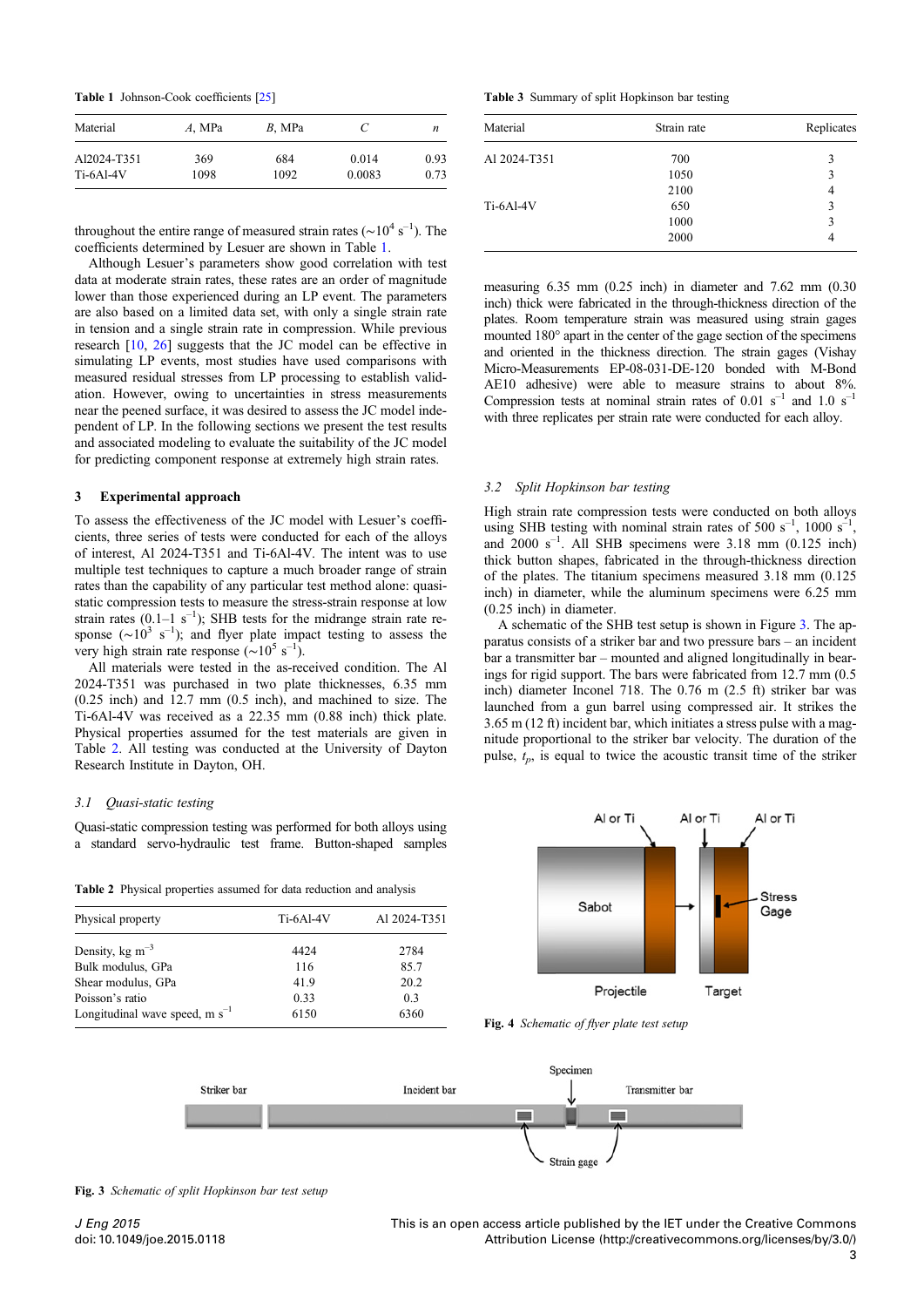<span id="page-4-0"></span>bar. For a striker bar of length  $l_s$ , the pulse duration is given by

$$
t_p = \frac{2l_s}{C_o} \tag{2}
$$

where  $C<sub>o</sub>$  is the elastic wave velocity in the striker bar:

$$
C_o = \sqrt{\frac{E}{\rho}}
$$
 (3)

with  $E$  and  $\rho$  the elastic modulus and density of the bar material, respectively. For the UDRI setup,  $t_p$  was about 306 μs using a value of 4968 m/s for the  $C<sub>o</sub>$  of Inconel 718.

The test specimens were placed between the incident and transmitter pressure bars with a thin layer of Moly-disulphide lubricant on each side to eliminate friction between specimen/anvil interfaces. When the striker bar impacts the incident bar, a portion of the incident tensile pulse,  $\varepsilon_i$ , is transmitted through the specimen,  $\varepsilon_t$ , and the remainder is reflected back into the transmitter bar,  $\varepsilon_t$ . The amplitudes of the incident, reflected, and transmitted pulses were recorded by two Vishay Micro-Measurements CEA-06-250UW-10C 1000-Ohm strain gages bonded 180° apart on the pressure bars and 0.91 m (36 inch) away from the bar/specimen interface.

The average stress, strain, and strain rate responses of the specimen ( $\sigma_s(t)$ ,  $\varepsilon_s(t)$ , and  $\dot{\varepsilon}_s(t)$ , respectively) were computed from the recorded strains in the pressure bars, assuming a uniform uniaxial stress state [\[27](#page-8-0), [28](#page-8-0)]:

$$
\sigma_s(t) = E \frac{A_b}{A_s} \varepsilon_t(t)
$$
  
\n
$$
\varepsilon_s(t) = \frac{2C_o}{L} \int_0^t \varepsilon_t(t) dt
$$
  
\n
$$
\dot{\varepsilon}_s(t) = \frac{2C_o}{L} \varepsilon_r(t)
$$
\n(4)

Here,  $A_b$  and  $A_s$  are the cross-section areas of the pressure bar and the specimen in the gage section, respectively and  $L$  is the gage length of the specimen.

As shown in Equation (4), the computed average strain rate in the SHB tests depends on the magnitude of the reflected pulse. Assuming that the compressive strength of the material is constant, the magnitude of the reflected pulse will only depend upon the magnitude of the incident pulse. Thus, the specimen strain rate can be written as a function of the incident pulse only:

$$
\varepsilon_i = \frac{1}{2E} C_o \rho V_s \tag{5}
$$



Fig. 5 Comparison of JC model predictions and experimental results at low strain rates

This is an open access article published by the IET under the Creative Commons Attribution License (http://creativecommons.org/licenses/by/3.0/)

doi: 10.1049/joe.2015.0118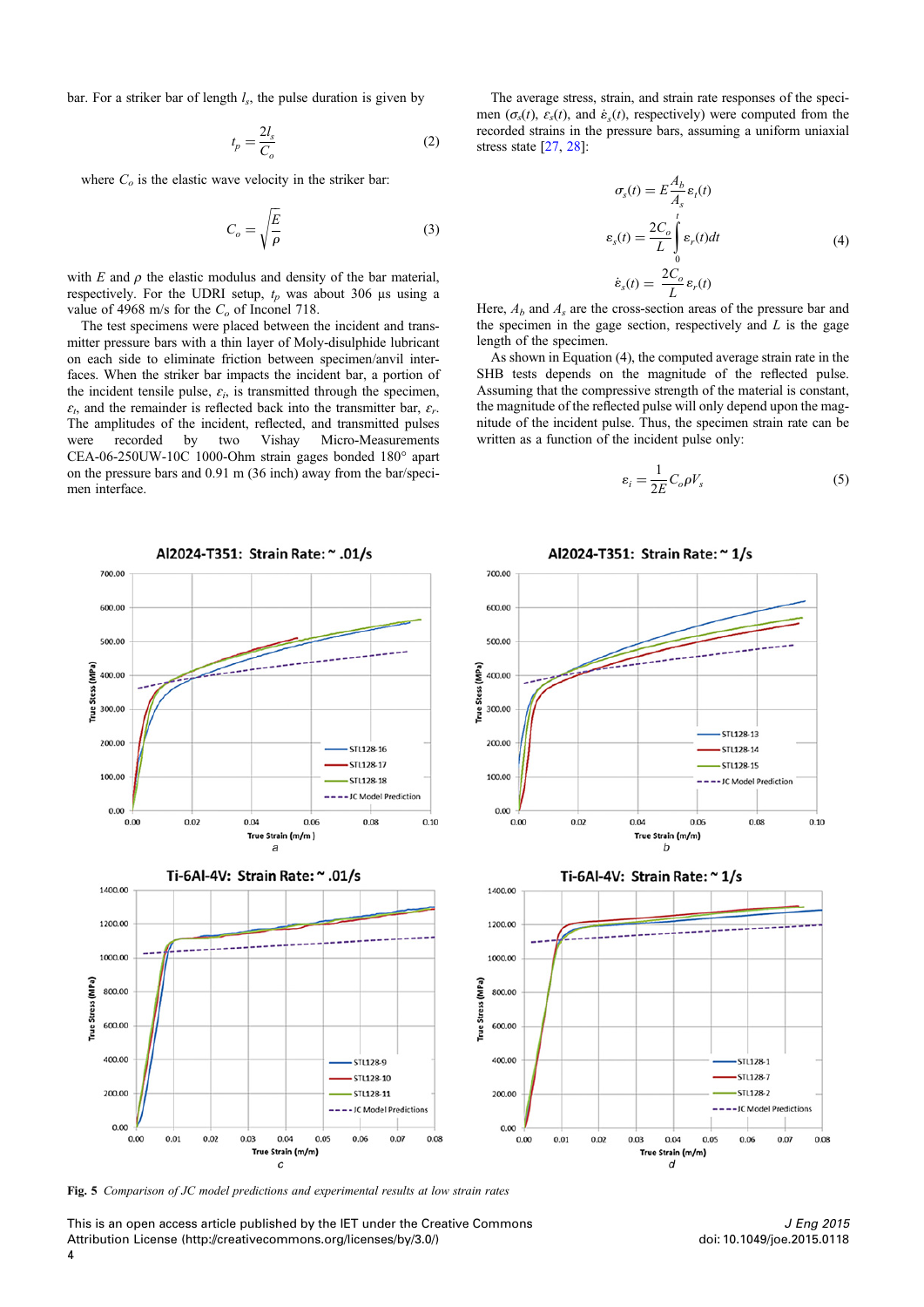<span id="page-5-0"></span>where  $V_s$  is the striker bar velocity. Consequently, the specimen response at different strain rates can be captured by using different striker bar velocities.

Using the SHB method as outlined above, compression tests on the two alloys were conducted at various strain rates under ambient conditions. A total of 20 SHB tests were performed as summarized in Table [3](#page-3-0), with strain rates in the  $700-2100$  s<sup>-1</sup> range for the aluminum and  $650-2000$  s<sup>-1</sup> for the titanium.

## 3.3 Flyer plate impact testing

A series of flyer plate impact tests were designed to capture the strain rate response at rates higher than achievable with the SHB tests. A schematic of the flyer plate test setup used is shown in Figure [4](#page-3-0). Target plates were fabricated from the specimen material using a thin cover plate (2–4 mm) and a thicker backing plate (4–8 mm) between which was embedded a manganin stress gage. The gage was sandwiched between two 25 μm mylar sheets to electrically insulate it from the cover and backing plates. The flyer (striker) plate was also fabricated from the specimen material and then attached to a plastic sabot prior to launch. Because of the relatively thick gage package in this configuration, rise times of the stress profile were relatively large. Nevertheless, peak shock stresses were measured with an estimated accuracy of  $\pm 3\%$ .

The target assembly was securely fixed in a target tank with the impact surface situated perpendicular to the barrel of a 50 mm compressed gas/propellant gun, with launch velocities of 300–900 m/s. Details of the experimental technique are given in [\[29](#page-8-0)]. By varying the flyer plate impact velocity and the thicknesses of the flyer plate and target cover plate, strain rates in the range of  $1-5 \times 10^5$  s<sup>-1</sup> were achieved. The strain rate and shock stress in the target both decrease as the shock propagates deeper into the target until steady-state is reached. The method used to determine the shock stress from the measured manganin gage profile is given in [\[30](#page-8-0)].

As with the quasi-static and SHB testing, flyer plate impact tests were conducted with both Al 2024-T351 and Ti-6Al-4V, with the flyer and target plates fabricated in the thickness direction of the base material. Twenty tests were conducted, with 11 yielding successful results (Table [3](#page-3-0)). However, in four of these cases, indicated with an asterisk in the final column, the peak shock stresses are significantly above what would be reasonably expected during LP processing (2–3 times the HEL); hence, these data are not included in subsequent analyses.

#### 4. Results and discussion

#### 4.1 Low strain rate response

Figure [5](#page-4-0) compares the JC model predictions with the stress-strain data from the quasi-static testing. The solid lines show the measured response



Fig. 6 Comparison of JC model predictions with measured stress-strain response for Al 2024-T351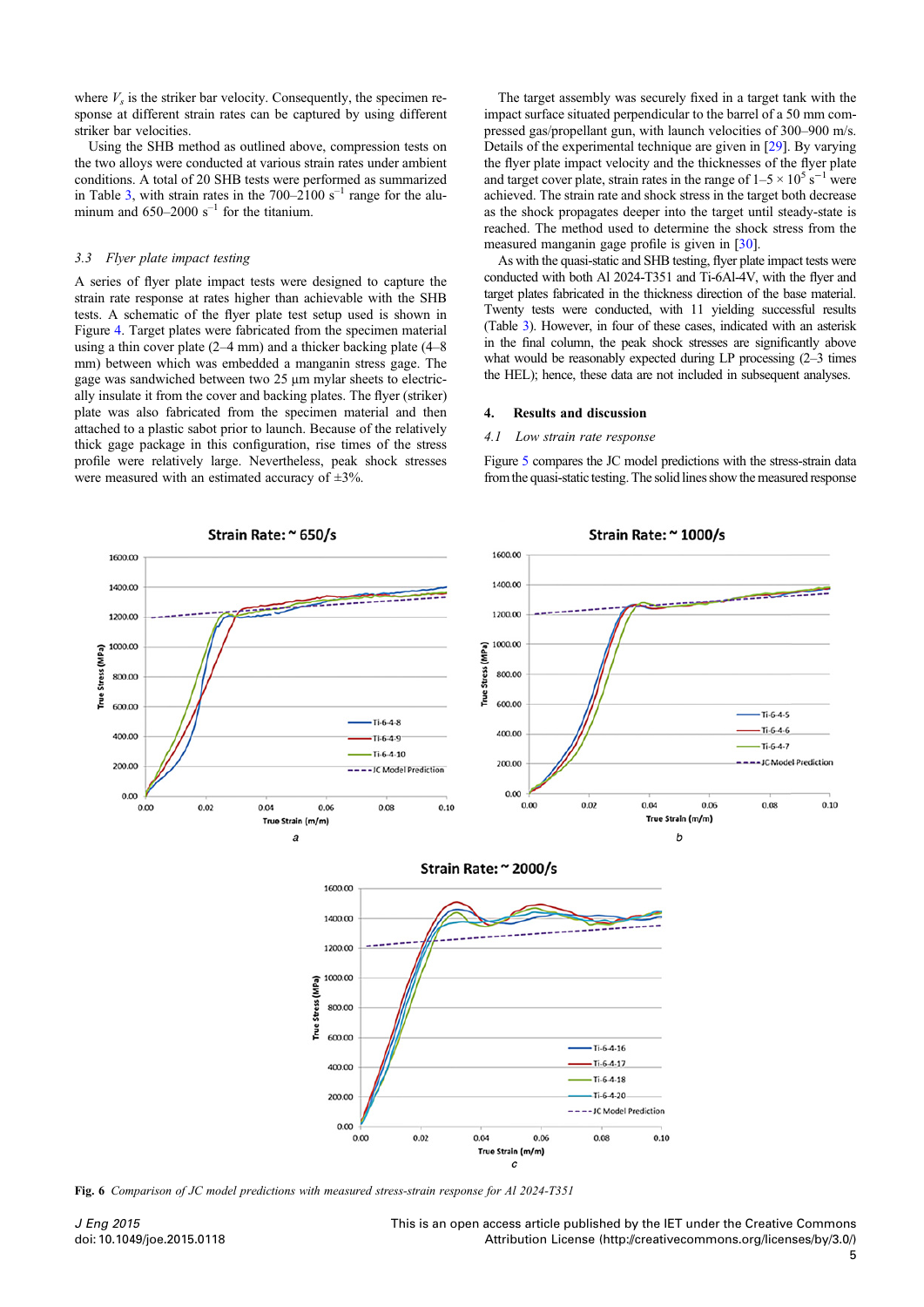for each test replicate while the dashed lines are the predicted stresses. As is seen, in all cases the model predictions are reasonable representations of the measured responses, although this can be largely attributed to the minimal strain rate dependence of these alloys at very low strain rates. At large plastic strains, on the order of 8% or more, the JC the model underpredicts the stresses by about 10–15%.

## 4.2 Midrange strain rate response

Comparisons with the JC model predictions for the midrange strain rate response, as measured using SHB testing, are shown in Figures [6](#page-5-0) and 7 for the aluminum and titanium alloys, respectively. As in the previous section, the solid lines are the measured data and the dashed lines are the model predictions. Similar to the results at low strain rates, the JC model is a reasonable representation of the SHB results at moderately high strain rates. Because the JC coefficients were developed using strain rates in this range, these results provide a good verification of the basic model.

# 4.3 High strain rate response

To evaluate the effectiveness of the JC model [Equation (1)] at very high strain rates, FE simulations of the seven selected flyer plate tests (Table [3](#page-3-0)) were run using the commercial FE package Abaqus/Explicit and assuming the JC parameters determined by Lesuer [[25\]](#page-8-0). All models were axisymmetric, with the projectile impacting the target at the recorded test velocity. In these

Table 4 Summary of flyer plate testing

| Material  | Flyer plate<br>thickness.<br>mm | Target plate<br>thickness.<br>mm | Velocity,<br>$m s^{-1}$ | Peak<br>shock<br>stress.<br>GPa |
|-----------|---------------------------------|----------------------------------|-------------------------|---------------------------------|
| A1        | $\overline{c}$                  | $2 + \text{gage} + 4$            | 428                     | 2.9                             |
| 2024-T351 | 3                               | $3 + \text{gage} + 6$            | 335                     | 2.3                             |
|           | 3                               | $3 + \text{gage} + 6$            | 589                     | $5.3*$                          |
|           | 3                               | $3 + \text{gage} + 6$            | 813                     | $7.3*$                          |
|           | 4                               | $4+$ gage $+8$                   | 326                     | 2.3                             |
|           | 4                               | $4+$ gage $+8$                   | 972                     | $9.3*$                          |
| Ti-6Al-4V | $\overline{c}$                  | $2 + \text{gage} + 4$            | 639                     | 7.2                             |
|           | 3                               | $3 + \text{gage} + 6$            | 317                     | 3.6                             |
|           | 3                               | $3 + \text{gage} + 6$            | 662                     | 7.6                             |
|           | 3                               | $3 + \text{gage} + 6$            | 860                     | $9.9*$                          |
|           | 4                               | $4+gage+8$                       | 421                     | 4.8                             |

simulations, only the flyer plate, the target, and the backing plate were modeled; the mylar sheets and the manganin gages were not included. Contact between the flyer plate and the target was included. The simulated shock stress at the model location corresponding to the manganin gage was evaluated and compared to the actual gage response.

A comparison of the simulated and measured responses for the aluminum specimens is shown in Figure [8](#page-7-0) for three impact



Fig. 7 Comparison of JC model predictions with measured stress-strain response for Ti-6Al-4V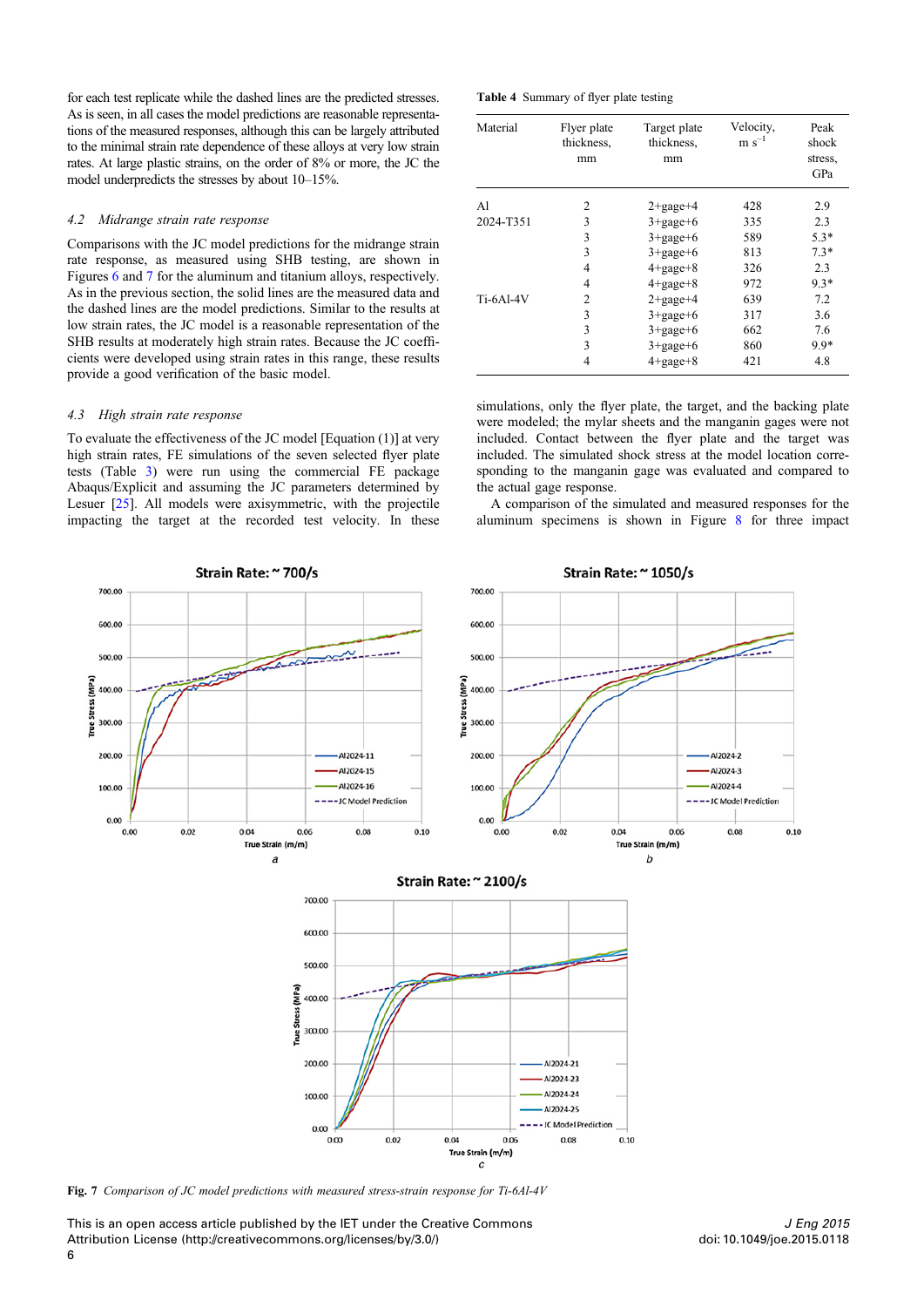<span id="page-7-0"></span>

Fig. 8 Comparison of the predicted and measured flyer plate impact shock response (Al 2024-T351)

velocities. At these velocities, corresponding to peak shock stresses in the 2-3 GPa range, the correlation is very good. The model slightly over-predicts the measured peak stress at the higher shock stress, but only by about 5%.

Similar FE simulations were conducted for the titanium samples, again using the published Lesuer coefficients with a standard JC formulation. A comparison of the shock stresses as predicted by the model with the measured shock stresses is given in Figure 9. As can be seen, for this alloy the material model results in a small over-prediction of the shock response, on the order of about 10%.

To improve the correlation, the original JC material model was augmented to include a Mie-Grüneisen equation of state (EOS). In this adjusted model, the Hugoniot pressure and specific internal energy are assumed to be functions of density only. The implemented equation of state is linear in energy and assumes a linear relationship between the shock velocity  $U_s$  and the particle velocity  $U_p$  given by:

$$
U_s = c_o + sU_p \tag{6}
$$

where  $s = 1.338$  for Al 2024-T351 and  $s = 0.978$  for Ti-6Al-4V, and



**Ti-6Al-4V FPI Shock Stress** 

Fig. 9 Comparison of the predicted and measured flyer plate impact shock response (Ti-6Al-4V)

 $c<sub>o</sub>$  is the bulk speed of sound:

$$
c_o = \sqrt{\frac{K}{\rho}}\tag{7}
$$

with  $K$  the elastic bulk modulus.

For the aluminum specimens, inclusion of the EOS had negligible effect on the predicted shock response for the range of shock stresses considered. For the titanium specimens, however, adding a Mie-Gruneisen EOS to the material model increased the over-prediction of the peak shock stresses, thereby worsening the correlation with the measured response. Although improvements might be possible with a nonlinear EOS, the basic JC model with Lesuer's parameters and without EOS augmentation are within 10% of the experimental values, which is sufficiently accurate for LP simulation.

# 5 Conclusions

1. The suitability of a Johnson-Cook material model developed using lower strain rate data was assessed for use in capturing the high strain rate response encountered during laser peen processing. Three series of tests for two material systems were conducted at low, mid, and high strain rates, and the experimental results compared to the Johnson-Cook model predictions.

2. In all strain rate regimes for both alloys, the correlations between measured and predicted stresses were assessed to be sufficiently accurate for simulation of the laser peen process.

3. An augmentation of the basic Johnson-Cook model with a linear equation of state was studied in an attempt to improve the correlation at very high strain rates, but had little to no effect on the predicted response.

#### 6 Acknowledgments

All testing for this work was performed under Task Order #31 of the Structural Technology Evaluation and Analysis Program (STEAP) contract, Contract Number FA8650-04-D-3446, from General Dynamics Information Technology (GDIT). MEF is grateful for funding from the Lloyd's Register Foundation, a charitable foundation helping to protect life and property by supporting engineering-related education, public engagement and the application of research. Effort sponsored by the Air Force Office of Scientific Research, Air Force Material Command, USAF, under grant number FA8655-12-1-2084. The U.S. Government is authorized to reproduce and distribute reprints for Government purpose notwithstanding any copyright notation thereon. The views and conclusions contained herein are those of the authors and should not be interpreted as necessarily representing the official policies or endorsements, either expressed or implied, of the Air Force Office of Scientific Research or the U.S. Government.

#### 7 References

- [1] Peyre P., Fabbro R.: 'Laser Shock Processing: A Review of the Physics and Applications'. Optical and Quantum Electronics, 1995, 27, (12), p. 1213–1229.
- [2] Dorman M., Toparli M.B., Smyth N., Cini A., Fitzpatrick M.E., Irving P.E.: 'Effect of laser shock peening on residual stress and fatigue life of clad 2024 aluminium sheet containing scribe defects". Materials Science and Engineering: A, 2012, 548, p. 142–151.
- [3] Hill M.R., DeWald A., VanDalen J., Bunch J.: 'Design and analysis of engineered residual stress surface treatments for enhancements of aircraft stucture'. in The 2012 Aircraft Structural Integrity Program Conference, San Antonio, TX, 2012.
- [4] Cai H., Bunch J., Polin L., Walker M., Garcia W.: 'Verification of analytical methodology to minimize inspection burdens and to utilize full benefits of residual stress life enhancement technique'.